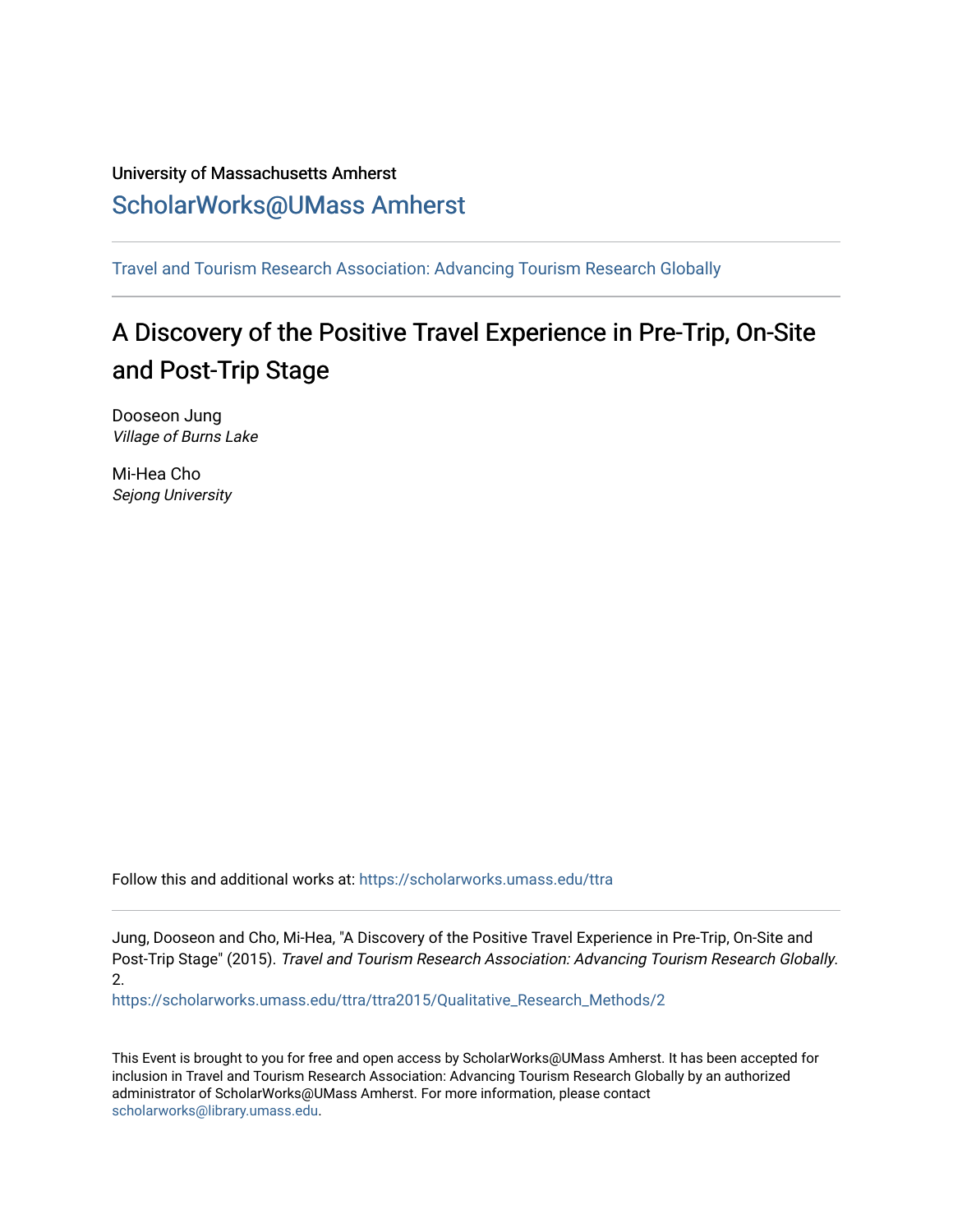## **A DISCOVERY OF THE POSITIVE TRAVEL EXPERIENCE IN PRE-TRIP, ON-SITE AND POST-TRIP STAGE**

Dooseon Jung, Ph.D.

Director of Recreation Services, Village of Burns Lake P.O. Box 570, 15<sup>th</sup>-3<sup>rd</sup> Avenue, Burns Lake, BC, V0J-1E0, Canada Phone: 1-250-692-9726 Email: djung@burnslake.ca

Mi-Hea Cho, Ph.D. Professor, College of Hospitality and Tourism Management, Sejong University, 98 Kunjadong, Kwangjinku (143-747), Seoul, Korea Phone: 82-10-3373-6811 E-mail: mihec@sejong.ac.kr

#### **ABSTRACT**

In visiting new and familiar places, travelers consistently face stressful situations and spend considerable sums of money for relatively short periods of time. Despite such hardships, people continue to travel and must have distinct motivations to do so. This study attempts to explore positive travel experience, specifically the construct of positive travel experience, in order to understand travelers' thoughts and behaviors that are manifested when taking a vacation. It is a key imperative to build constructs of positive travel experience within the moment while people enjoy travel experience throughout the three travel stages: Pre-trip, On-site, and Post-trip. The grounded theory approach is utilized to discover 22 categories: 6 for the Pre-trip stage, 8 for the On-site stage, and 8 for the Post-trip stage. The data collection reveals that transformative emotions are manifested within these stages.

*Keywords: Travel Experience, Positivity, Grounded Theory*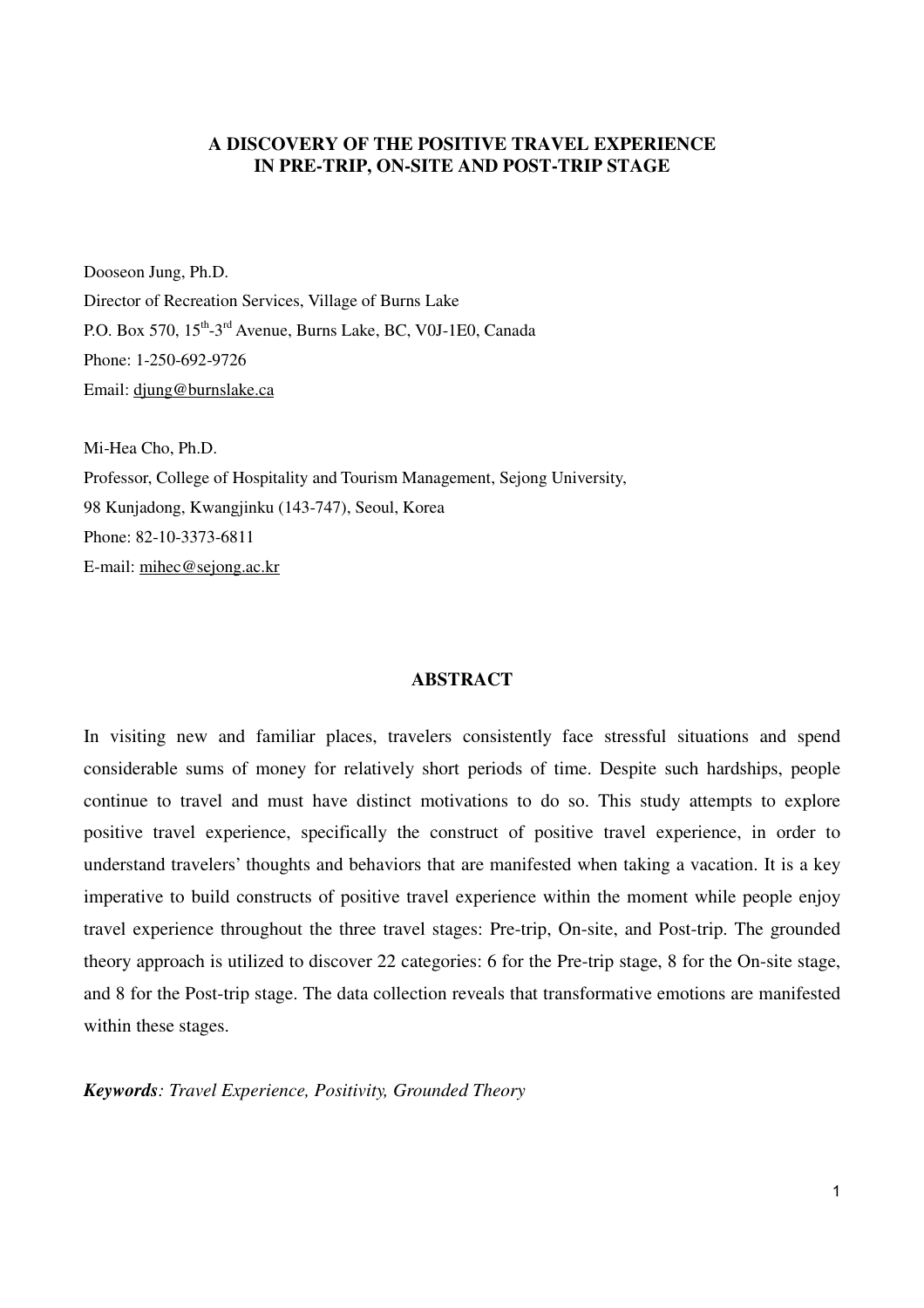#### *INTRODUCTION*

 Taking vacation is defined as a pleasurable travel experience which allows vacationers a reprieve from their typical life routines and increases life satisfaction, quality of life and well-being (Allen and Beattie 1984; De Bloom et al, 2009; De Bloom et al, 2012; Chen and Petrick 2013; Hills and Argyle 2001; Kuhnel and Sonnentag 2011; Mannell and Iso-Ahola 1987). Vacationers who holiday on a regular basis are better at fulfilling their needs and wants. Consequently, these regular vacationers can reach their life goals easier than people who travel less (Gilbert and Abdullah 2004).

 Recent studies reveal that vacationers are generally positive while they are travelling (Nawijn 2010), and the anticipation beforehand and reminiscences after travel give travelers positive fulfillment (Nawijn 2011a; 2011b). Taking a vacation can bring about happiness in each travel stage: the anticipating stage, the on-site stage, and the recollection stage (De Bloom et al. 2009; Gilbert and Abdullah 2004; Nawijn 2010; Nawijn et al. 2010). In the pre-trip stage, anticipation about travel generates happiness, even though preparation for the trip may be stressful (Nawijn et al. 2013). In the on-site stage, escaping reality and responsibility in new environments leads to the experiencing of diverse situations, which does not occur so readily in normal life. As a result, these conditions intensify travelers' attentions and further strengthen the travelers' positive experience. In the posttrip stage, with respect to stronger positivity emanating from travel experience, emotional appraisal of pleasant memory can be more positive than the event happening while travelling is still occurring. In fact, travelers promote the reminiscence of positive memory (Sedikides et al. 2004) in order to be happier; people embellish facts or use cognitive images of memorable events (Bryant et al. 2005; Tung and Ritchie 2011).

 While existing research has focused on the relations and following consequences between travel and positivity (De Bloom et al, 2009; De Bloom et al, 2012; Chen and Petrick 2013; Hills and Argyle 2001; Kuhnel and Sonnentag 2011; Nawijn 2010; Nawijn 2011a; 2011b), there is a lack of studies about specifically what the positive travel experiences within a vacation are. For example, what makes travelers happier or how travelers create positive emotional states, including transformative emotions throughout the stages. This study utilized a qualitative grounded theory approach due to the lack of knowledge emanating from the unclear constructs of positive travel experience (Strauss and Corbin 1998). This methodology allows for the discovery of important constructs and themes not formerly presented. Therefore, this method is utilized to develop theoretical explanations of human behavior grounded in data collection.

#### *METHODOLOGY*

 Using a grounded theory approach requires entering the data collection phase with research questions and allows the theory to develop from the data. The research questions for this study are as follows: What is the construct of positive travel experience? How do positive travel experiences occur within each travel stage?

 Participants in this study were selected from Northern British Columbia, which is situated in the Northwest part of Canada. The participants came from four different communities: Vanderhoof, Fraser Lake, Burns Lake, and Houston. The areas are nature-oriented small towns and the population of these areas ranges from 1,000 to 4,500. This study used purposive sampling as a selective sampling initially to collect information-rich cases in the instance when a particular group of participants cannot be readily recruited (Patton 1990; Robson 2002). This study targeted a group of people who were between 20-80 years old that were planning to travel in the near future for the purpose of pleasure. In particular, these respondents went abroad in search of warmer climate destinations and would subsequently return home shortly thereafter. Participants' companions included independent travelers, couples, families with children and families with older parents. A total of 23 respondents were interviewed for theoretical saturation which was presented to determine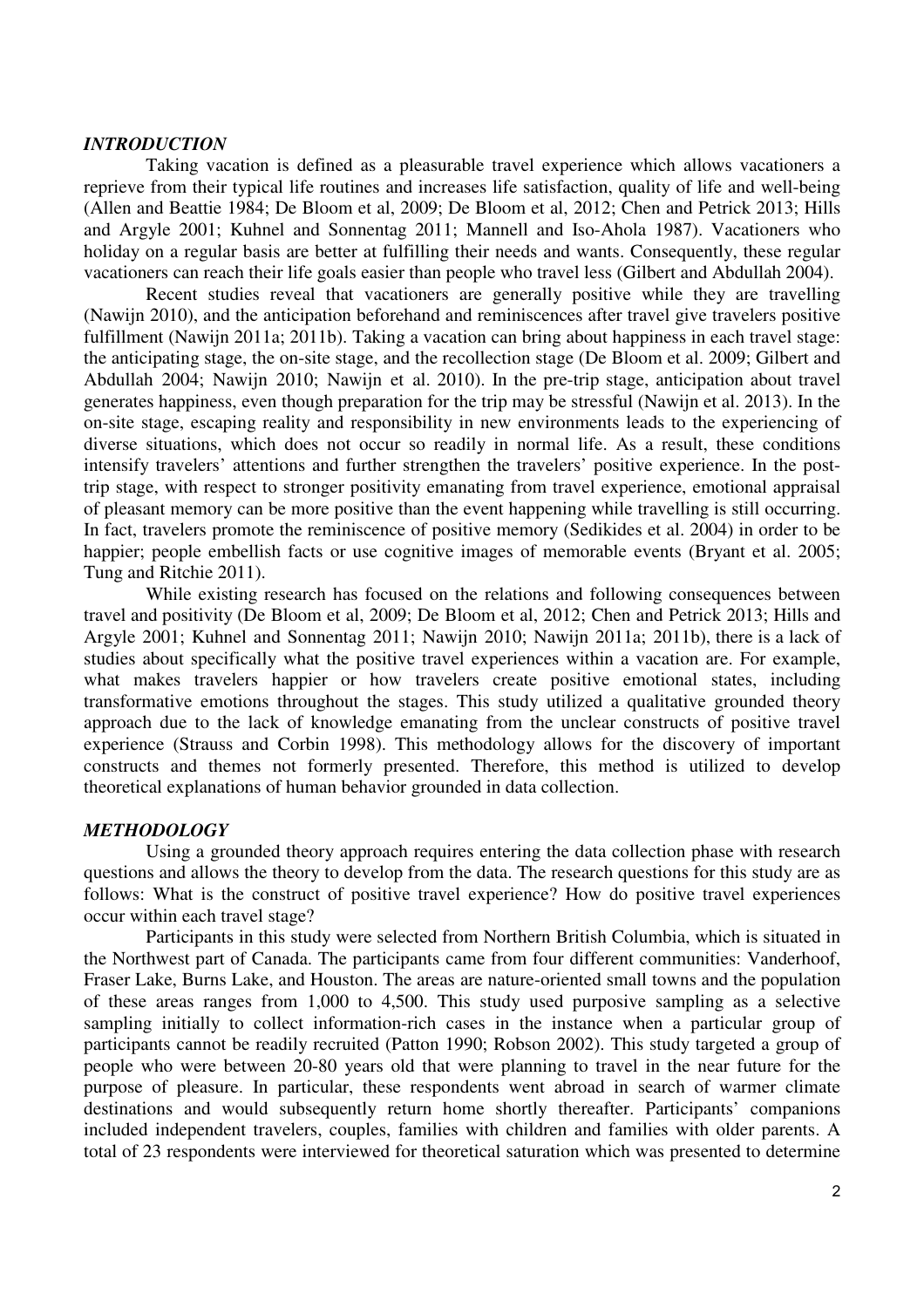the final sample size (Charmaz 2006; Lincoln and Guba 1985).

 The primary interviews were conducted during the period of September, 2012 to September, 2013, and used edited questionnaires from the first three interviews. Data were collected primarily through in-depth, interactive interviews. Most participants were interviewed twice (in the pre-trip and post-trip stages) for a total 42 interviews. While the face-to-face interviews were being conducted, the researcher recorded and wrote down the field notes. Each interview required approximately 35 minutes to 120 minutes. All interviews were transcribed in MS WORD program within one week and field notes were reviewed within 3 days. This study sent questionnaires via emails to participants while they were traveling. Respondents returned the answers to the researcher via email or delivered them when they met the researcher again for the post-trip interview.

 This study follows the data analysis process outlined by Glaser (1978), Strauss (1987), and Strauss and Corbin (1998) to begin coding the data as soon as the data are collected and then using the analysis to shape the future data collection. In order to use an inductive theory, it is an important process to circumvent underestimated emerging themes from the entire process by remaining with preconceived ideas (Charmaz 2005; Creswell 1998; Glaser and Strauss 1967; Strauss 1987; Strauss and Corbin 1998). The data analysis process, which includes reviewing interview transcriptions, field notes and memos is a constant, reoccurring process. The trustworthiness of this study used the memoing, thick description, members check, and peer reviewing techniques.

#### *FINDINGS*

 A total of 22 categories are presented: 6 from the pre-trip stage which includes Memory from Past Experience, Expectation, Interaction with Others, Implementation, Appreciation and Roles of Companions; 8 from the on-site experience stage which consists of Memory from Past Experience, Learning Mode, Experiential Value, Creating Memory, Interaction with Others, Anxiety from Destination, Self-Orientation, Roles of Companions; and 8 from the post-trip stage which includes Travel Memory as a Story, Expectation for an Upcoming Trip, Interaction with Others, Rejuvenation, Appreciation, Maintaining Positive Emotion States, Self-Enhancement Thoughts, and Roles of Companions. Based on in-depth interviews, the categories of Memory of Past Experience, Interaction with Others, and Roles of Companions are influencing factors through all travel stages. Each stage has a unique factor that induces positivity, such as expectation in pre-trip, learning mode in on-site and self-enhancement thoughts in post-trip stage.

 The finding of this study explains what kinds of travel experiences generate and enhance positive emotions throughout all travel stages. One of the significant factors throughout all stages is memory. Memory plays a crucial role for travelers because once travel is completed, people reconstruct and embellish memories in their own fashion. This reconstructed memory is not an exact replica of their true experience; the memory is recalled in a preferred way so that experiences can be embellished and overstated in their mind. Positive experiences become more positive and negative experiences become less negative which Michell et al. (1997) called "rosy view". For this reason, throughout all stages travelers constantly induce embellished memories from previous travel experience in order to generate positive feelings.

 Travelers tend to have interactions with others to induce their positivity or reduce their negativity from uncertain and unfamiliar situations. Sharing feelings with others, particularly through social media, can be extremely important for travelers today. While it is a somewhat controversial issue among participants whether sharing with others constitutes bragging or purely sharing one's feelings, the ultimate result of the sharing with others is that both parties enter positive states. Bragging is one of the distinct motivation factors (Cha et al. 1995). It is imperative to note that sharing feelings and comparing one's situation with others are basic human behaviors, and constitute ways of generating and enhancing positivity. Travel boasting is also a crucial factor in influencing the choice of holiday destination (Mutinda and Mayaka 2012), such as choosing to go places your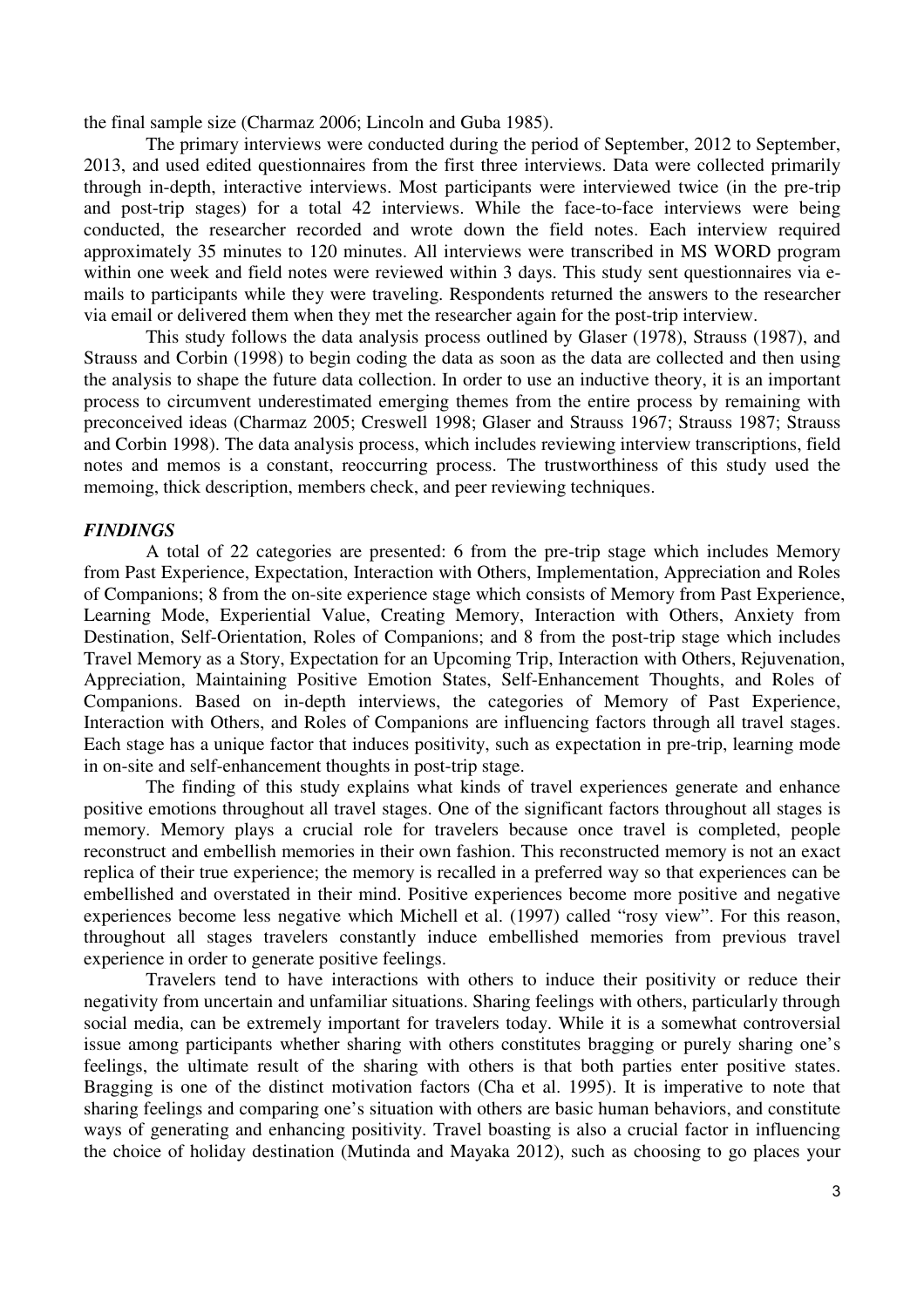friends have not been to. One of the popular ways to interact with others is through utilizing social media such as Facebook and Twitter. The advantage of using social media is that it easily and quickly creates a greater connection with other people and, in the end, posting and commenting on social media reinforces relationships between individuals - even though some might say it constitutes bragging, a negative activity.

 Another key revelation of this study illustrates how the role of a travel companion generates and increases positivity from travel experiences. While parents as companions create extremely complex and stressful issues prior to and during the trip, participants gain positive feelings from observing parents' excitement and enjoyment. The more individuals spend difficult time with elder parents during their vacations, the greater their satisfaction is because they feel that they did the "right thing" for their parents. However, children as companions create a different experience, even through difficult travel environments. Respondents became very positive when experiencing the world through their children's eyes. The positivity that emanates from children is related to a sense of parental duty. A successful trip with children gives parents pride, courage, satisfaction for life and a strong sense of parenting. The interesting factor is that the difference between parents and children as companions is the distinction between necessity and choice. Participants don't have to bring elder parents but they often must bring their children. The study of travel companions is underscored in the field of tourism because meaningful travel companions, such as parents and children, are huge factors in generating positivity throughout the travel stages.

 Traveling is about going away to experience different cultures and environments. This situation places travelers into a role of an observer; this role serves to expand cultural knowledge, global understanding, and ultimately broadens travelers' minds. Based on this study, traveling and being out of one's comfort zone provides an opportunity to observe an unfamiliar environment rather than actively participating in it. In this study, this so-called "learning mode", a kind of observing mode, is induced from various situations involving spontaneous, novel, and authentic experiences. This observation-oriented behavior creates and builds tolerance and confidence, satisfies curiosity and ultimately, expands travelers' minds. Learning mode is an *in-vivo* code which emanated from the conversation of the participants. The "Learning Mode" creates various benefits for tourists. Travelers tend to be intrigued by different cultures while on vacation, thus vacationers become more openminded and increasingly educated about global understanding. The majority of participants commented that getting to know about new cultural attraction or even different cultural norms instigated their interests and induced positive feelings from the experience.

 Without exception, all participants in this study mentioned appreciation for being able to travel. In turn, travelers felt fortunate when comparing their lives with others who were unable to travel. Additionally, travel experience provides opportunities to gain additional benefits such as confidence, courage, pride, accomplishment, and self-awareness.

 Even though this study focused on travel positivity, negative feelings towards traveling experience emerged in significant parts of the conversations. As a part of grounded theory methodology, researchers delve into the topics of how participants feel and act about negative feelings. The interesting discovery from this research is that vacationers are generally more relaxed and more understanding when it comes dealing with daily problems and potentially stressful issues. Negative feelings, related to travel, seem to be more easily tolerated than negative feelings that occur typically in normal life.

### *IMPLICATION AND CONCLUSION*

 This study attempted to explore positive travel experience, specifically the construct of positive travel experience, in order to understand travelers' thoughts and behaviors that are manifested when taking a vacation. Qualitative research, specifically the grounded theory approach, was utilized to discover 22 positive travel experience categories; 6 for the pre-trip, 8 for the on-site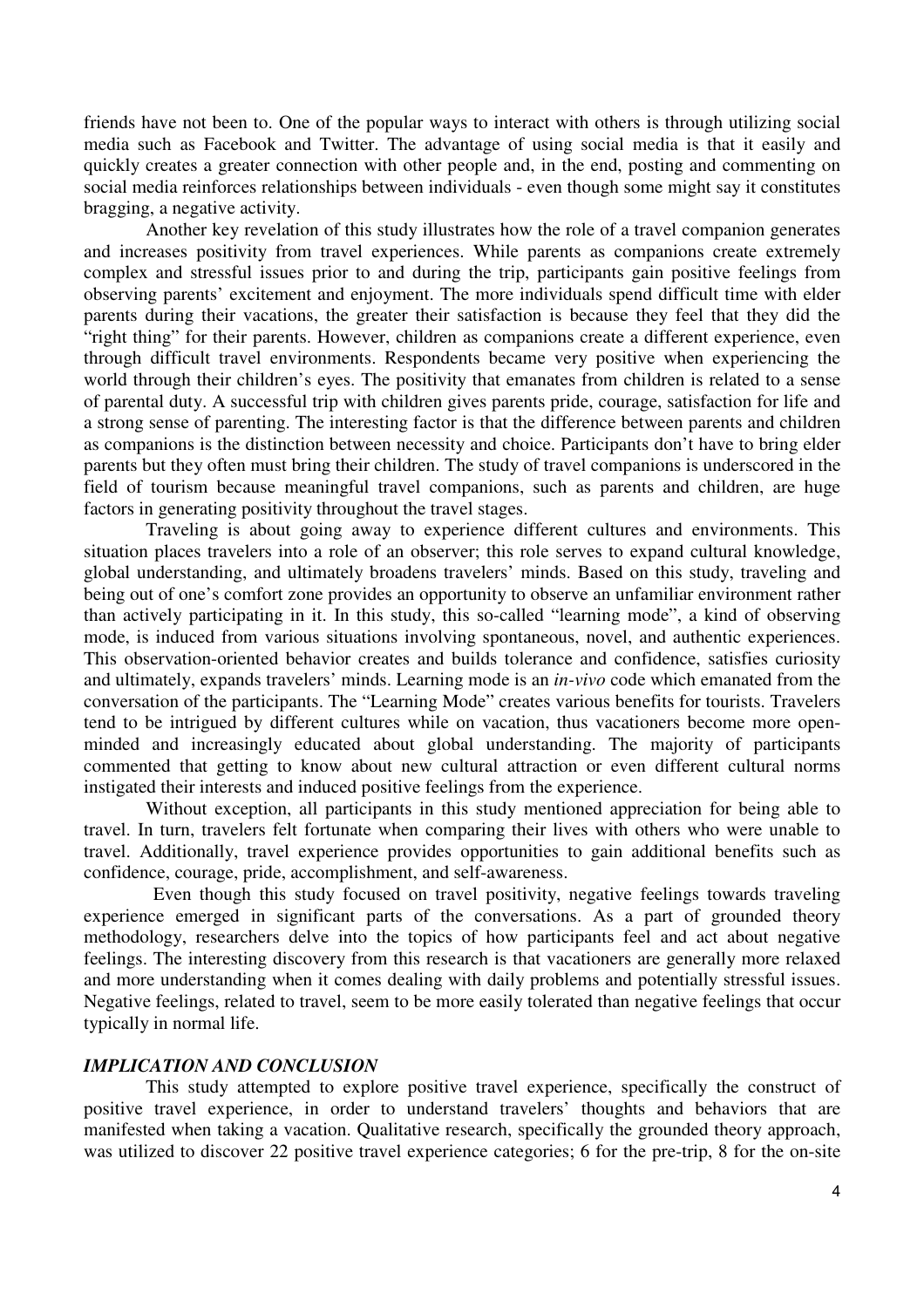and 8 for the post-trip stage.

 Although this study focused on positive travel experiences, significant quantities of negative experiences like preparing for travel, financial problems, souvenir pressure, dishonesty, cheating and companion problems were captured during the interviews. However, based on the results of this study, vacationers constantly attempt to undo negative emotions stemming from unpleasant situations in all three stages in order to transit to positive states such as sharing feelings with others, comparing with others, intentionally thinking about positive things, or researching for reducing uncertainty. While these behaviors emerged either intentionally or accidentally, once travelers started to do this, their negative feelings began to diminish and ultimately they moved to a more positive state. Travelers' perspectives and attitudes become broadened and therefore more tolerant and accepting of an uncontrollable environment. This positive kind of letting-go and open-mindedness is helpful for reducing negative feelings. In the post-trip stage, most of the positive emotions emanate from cognitive thoughts. By the power of their own personality, travelers' emotions can shift while traveling (Lin et al. 2014), yet there is a lack of study about transit emotions related to one subject within all three travel stages.

 This process occurred within the context of travelers' experience from Northwestern British Columbia, Canada, from the preparation stage through to the reminiscing stage. With this in mind, perspective towards travel experience provides a somewhat unique view to induce positivity because these participants' life styles and living environment are relatively different than people living in more southern, urban areas.

#### **References**

- Allen, L., and Beattie, R. (1984). "The role of leisure as an indicator of overall satisfaction with community life." *Journal of Leisure Research,* 16: 99-109.
- Bryant, F. B., Smart, C. M., and King, S. P. (2005). "Using the past to enhance the present: boosting happiness through positive reminiscence." *Journal of Happiness Studies,* 6: 227-260.
- Chen, C. C., and Petrick, J. F. (2013). " Health and wellness benefits of travel experiences: A literature review." *Journal of Travel Research*, 52(6): 709-719.
- Cha, S., McCleary, K. W., and Uysal, M. (1995). "Travel motivations of Japanese overseas travelers: a factor-cluster segmentation approach." *Journal of Travel Research,* 34(1): 33–9.
- Charmaz, K. (2005). *Grounded theory in the 21st century: A qualitative method for advancing social justice research.* In N. K. Denzin (ed.), *The SAGE handbook of qualitative research.* Thousand Oaks: Sage.
- Charmaz, K. (2006). *Constructing Grounded theory: A practical guide through qualitative analysis.* Thousand Oaks: Sage.
- Cresswell, J. W. (1998). *Qualitative inquiry and research design: Choosing among five traditions.* Thousand Oaks, CA: Sage.
- De Bloom, J., Kompier, M., Geurts, S., Weerth, C., Taris, T., and Sonnentag, S. (2009). "Do we recover from vacation? Meta-analysis of vacation effects on health and well-being." *Journal of Occupation Health,* 51: 13-25.
- De Bloom, J., Geurts, S.A., and Kompier, M. A. (2013). "Vacation (after-) effects on employee health and well-being and the role of vacation activities, experiences and sleep" *Journal of Happiness Studies*, 14(2), 613-633.
- Gilbert, D., and Abdullah, J. (2004). "Holiday taking and the sense of well-being." *Annals of Tourism Research,* 31(1): 103-121.
- Glaser, B. C. (1978). *Theoretical Sensitivity: Advances in the Methodology of Grounded Theory.* Mill Valley, CA: Sociology Press.
- Glaser, B. G., and Strauss, A. L. (1967). *The discovery of grounded theory*. New York: Aldine.
- Hills, P., and Argyle, M. (2001). "Emotional stability as a major dimension of happiness." *Personality and Individual Differences,* 31: 1357-1364.

Kühnel, J., and Sonnentag, S. (2011). "How long do you benefit from vacation? A closer look at the fade‐out of vacation effects." *Journal of Organizational Behavior*, *32*(1): 125-143.

Lin, Y., Kerstetter, D., Nawijn, J., and Mitas, O. (2014). "Changes in emotions and their interactions with personality in a vacation context." Tourism Management, 40(1): 416-424.